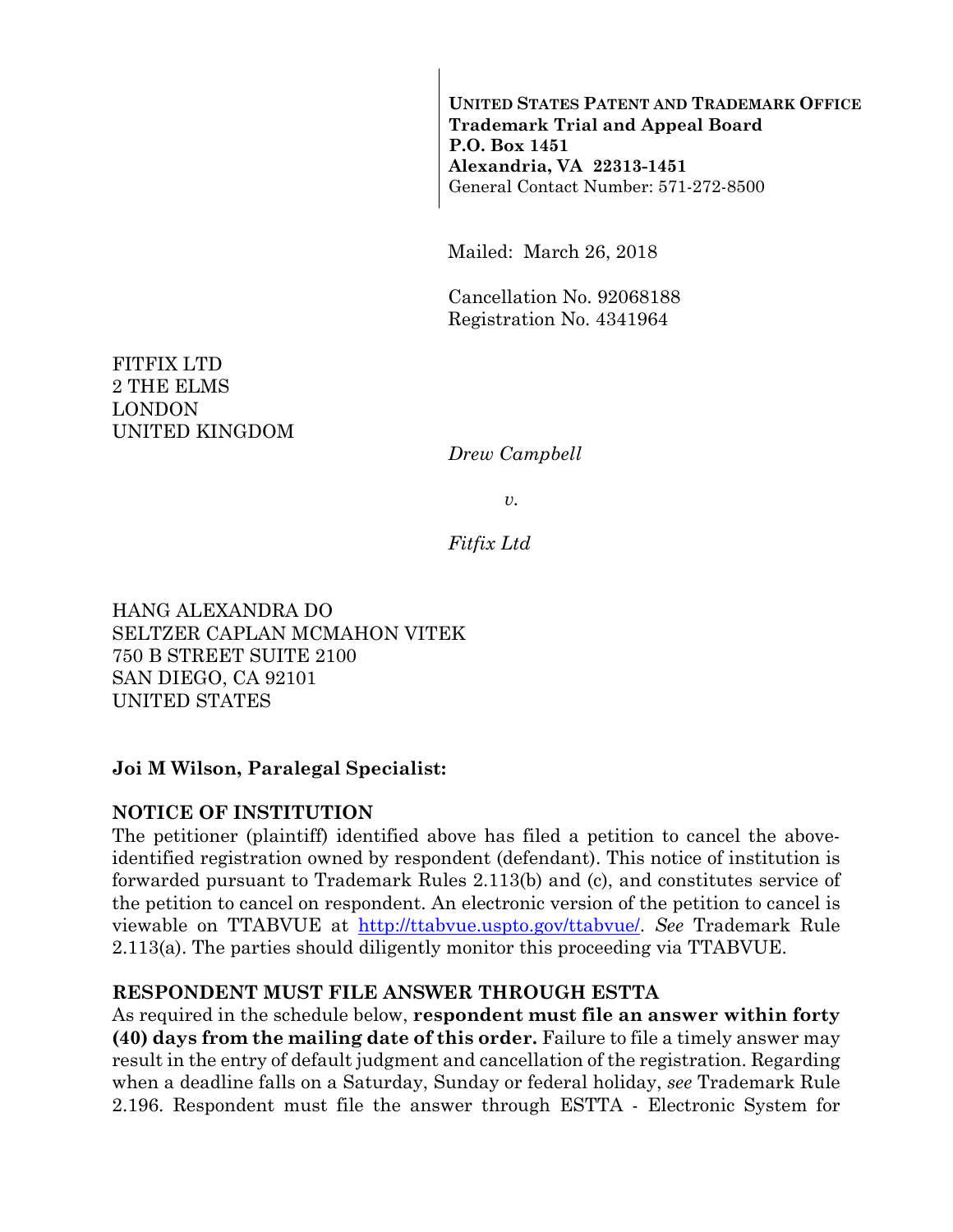Trademark Trials and Appeals, unless ESTTA is unavailable due to technical problems or extraordinary circumstances are present. An answer filed on paper under these limited circumstances must be accompanied by a Petition to the Director (and the required fee under Trademark Rule 2.6). *See* Trademark Rule 2.114(b)(1). In substance, respondent's answer must comply with Fed. R. Civ. P. 8(b); it must admit or deny the allegations in the petition to cancel, and may include available defenses and counterclaims. Regarding the form and content of an answer, *see* Trademark Rule 2.114(b)(2) and TBMP § 311.

## **DUTY TO MAINTAIN ACCURATE CORRESPONDENCE INFORMATION**

Throughout this proceeding, the parties, and their attorneys or representatives, must notify the Board of any correction or update of physical address and email address, and should use the ESTTA change of address form. *See* Trademark Rule 2.18(b); TBMP § 117.

## **SERVICE OF ANSWER AND OF ALL SUBMISSIONS**

The service of the answer, of all other submissions in this proceeding, and of all matters that are required to be served but not required to be filed in the proceeding record, **must** be by **email** unless the parties stipulate otherwise. Trademark Rule 2.119(b). In the absence of a stipulation, service may be by other means **only** under the **limited** circumstances and in a manner specified in Trademark Rule 2.119(b). Regarding the signing and service of all submissions, *see* TBMP §§ 113-113.04.

The answer, and all other submissions, **must** include proof of service. As noted in TBMP § 113.03, proof of service may be in the following certificate of service form:

*I hereby certify that a true and complete copy of the foregoing (insert title of submission) has been served on (insert name of opposing counsel or party) by forwarding said copy on (insert date of mailing), via email (or insert other appropriate method of delivery) to: (set out name, and address or email address of opposing counsel or party).* 

| Signature_ |  |  |
|------------|--|--|
| Date       |  |  |

## **SUBMIT ALL FILINGS ONLINE VIA ESTTA**

Submissions **must** be filed via ESTTA, the Board's online filing system, unless ESTTA is unavailable due to technical problems or extraordinary circumstances are present. Trademark Rule 2.126(a). Submissions may be filed in paper form **only** under the **limited** circumstances specified in Trademark Rule 2.126(b), with a required written explanation. ESTTA is accessible at the Board's web page: http://estta.uspto.gov/. The page has instructions and tips. ESTTA offers various forms, some of which may require attachments and/or a fee. For technical questions,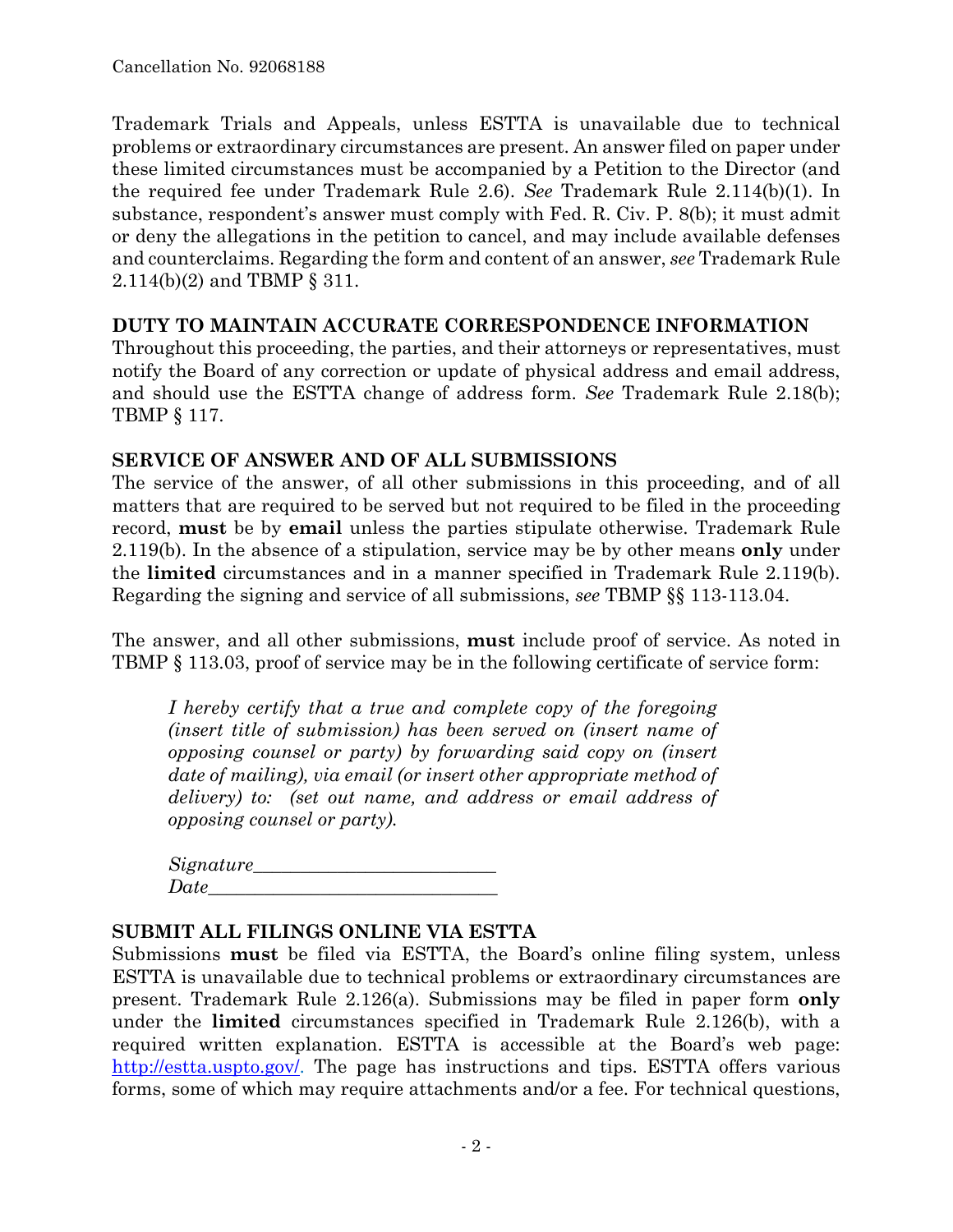a party may call 571-272-8500 (Mon. - Fri. 8:30 - 5:00 ET) or email ESTTA@uspto.gov. This proceeding involves several deadlines, and due to potential technical issues, parties should not wait until the deadline to submit filings. The Board may **decline to consider** an untimely submission. Moreover, Trademark Rule 2.126 sets forth the required form and format for all submissions (*e.g.*, page limitations), and the Board may **decline to consider** any submission that does not comply with this rule, including, but not limited to motions, briefs, exhibits, and deposition transcripts.

## **CONFERENCE, DISCOVERY, DISCLOSURE AND TRIAL SCHEDULE**

| Time to Answer                          | 5/5/2018  |
|-----------------------------------------|-----------|
| Deadline for Discovery Conference       | 6/4/2018  |
| Discovery Opens                         | 6/4/2018  |
| Initial Disclosures Due                 | 7/4/2018  |
| Expert Disclosures Due                  | 11/1/2018 |
| Discovery Closes                        | 12/1/2018 |
| Plaintiff's Pretrial Disclosures Due    | 1/15/2019 |
| Plaintiff's 30-day Trial Period Ends    | 3/1/2019  |
| Defendant's Pretrial Disclosures Due    | 3/16/2019 |
| Defendant's 30-day Trial Period Ends    | 4/30/2019 |
| Plaintiff's Rebuttal Disclosures Due    | 5/15/2019 |
| Plaintiff's 15-day Rebuttal Period Ends | 6/14/2019 |
| Plaintiff's Opening Brief Due           | 8/13/2019 |
| Defendant's Brief Due                   | 9/12/2019 |
| Plaintiff's Reply Brief Due             | 9/27/2019 |
| Request for Oral Hearing (optional) Due | 10/7/2019 |
|                                         |           |

## **PARTIES ARE REQUIRED TO HOLD DISCOVERY CONFERENCE**

The parties are required to schedule and hold a discovery conference by the deadline in the schedule in this order, or as reset by the Board. In the conference, the parties are required to discuss, at a minimum, 1) the nature and basis of their claims and defenses, 2) the possibility of promptly settling, or at least narrowing the scope of claims or defenses, and 3) arrangements for disclosures, discovery, preserving discoverable information and introduction of evidence at trial. For guidance, *see* Fed. R. Civ. P. 26(f), Trademark Rule 2.120(a)(2)(i) and TBMP §§ 401.01 and 408.01(a).

The parties must hold the conference in person, by telephone or by a means on which they agree. A Board interlocutory attorney or administrative trademark judge will participate in the conference either upon request of any party made no later than ten (10) days prior to the conference deadline, or when the Board deems it useful to have Board involvement. *See* Trademark Rule 2.120(a)(2)(i). A request for Board participation must be made either through ESTTA, or by telephone call to the assigned interlocutory attorney named on the TTABVUE record for this proceeding.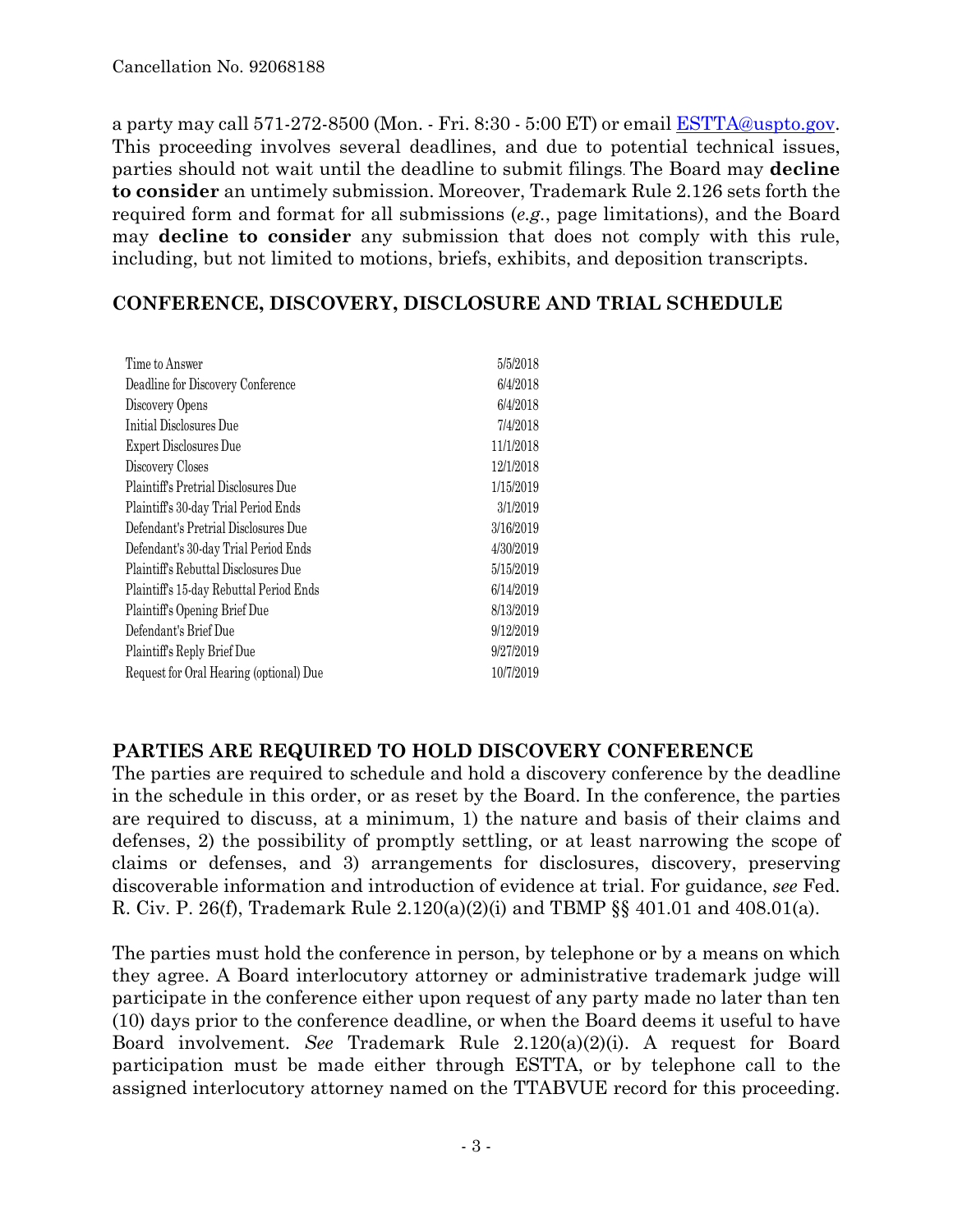A party requesting Board participation should first determine possible dates and times when all parties are available. A conference with a Board attorney's participation will be by telephone in accordance with the Board's instructions.

For efficiency, the parties may stipulate to various procedural and substantive disclosure, discovery and trial matters (*e.g*., modification of deadlines and obligations) upon written stipulation and approval by the Board. Trademark Rule  $2.120(a)(2)(iv)$ provides a non-exhaustive list of matters to which parties may stipulate. The best practice is to reduce all stipulations to writing. If email service is not practical, such as for voluminous document production in discovery, the parties should discuss in the conference how production will be made. The parties, and their attorneys or representatives, have **a duty to cooperate** in the discovery process. TBMP § 408.01.

## **PROTECTIVE ORDER FOR CONFIDENTIAL INFORMATION**

The Board's Standard Protective Order is automatically imposed in all *inter partes* proceedings, and is available at: https://www.uspto.gov/trademarks-applicationprocess/appealing-trademark-decisions/standard-documents-and-guidelines-0. During their conference, the parties should discuss whether they will use an alternative or modified protective order, subject to approval by the Board. *See* Trademark Rule 2.116(g) and TBMP § 412. The standard order does not automatically protect confidential information; its provisions for designating confidential information must be utilized as needed by the parties. Trademark Rule 2.126(c) sets forth the procedure for filing confidential submissions.

# **ACCELERATED CASE RESOLUTION (ACR)**

During their conference, the parties are to discuss whether they wish to seek mediation or arbitration, and whether they can stipulate to the Board's Accelerated Case Resolution (ACR) process for a more efficient and cost-effective means of obtaining the Board's determination of the proceeding. For details, and examples of ACR proceedings, *see* TBMP § 528, and the Board's webpage: http://www.uspto.gov/trademarks-application-process/trademark-trial-and-appealboard-ttab.

## **INITIAL DISCLOSURES AND DISCOVERY**

Regarding the deadline for and contents of initial disclosures, *see* Trademark Rules  $2.120(a)(1)$  and  $(2)(i)$ , and TBMP § 401.02. Regarding deadlines for serving and responding to discovery, *see* Trademark Rule 2.120(a)(3) and TBMP § 403.03. Certain provisions of Fed. R. Civ. P. 26 are applicable in modified form. Note that written discovery (interrogatories, requests for production, requests for admission) must be served **early** enough so that responses will be due **no later than** the close of discovery. Regarding the scope and limits of discovery, *see* TBMP 414; discoverable items may include documents, tangible things, and electronically stored information (ESI).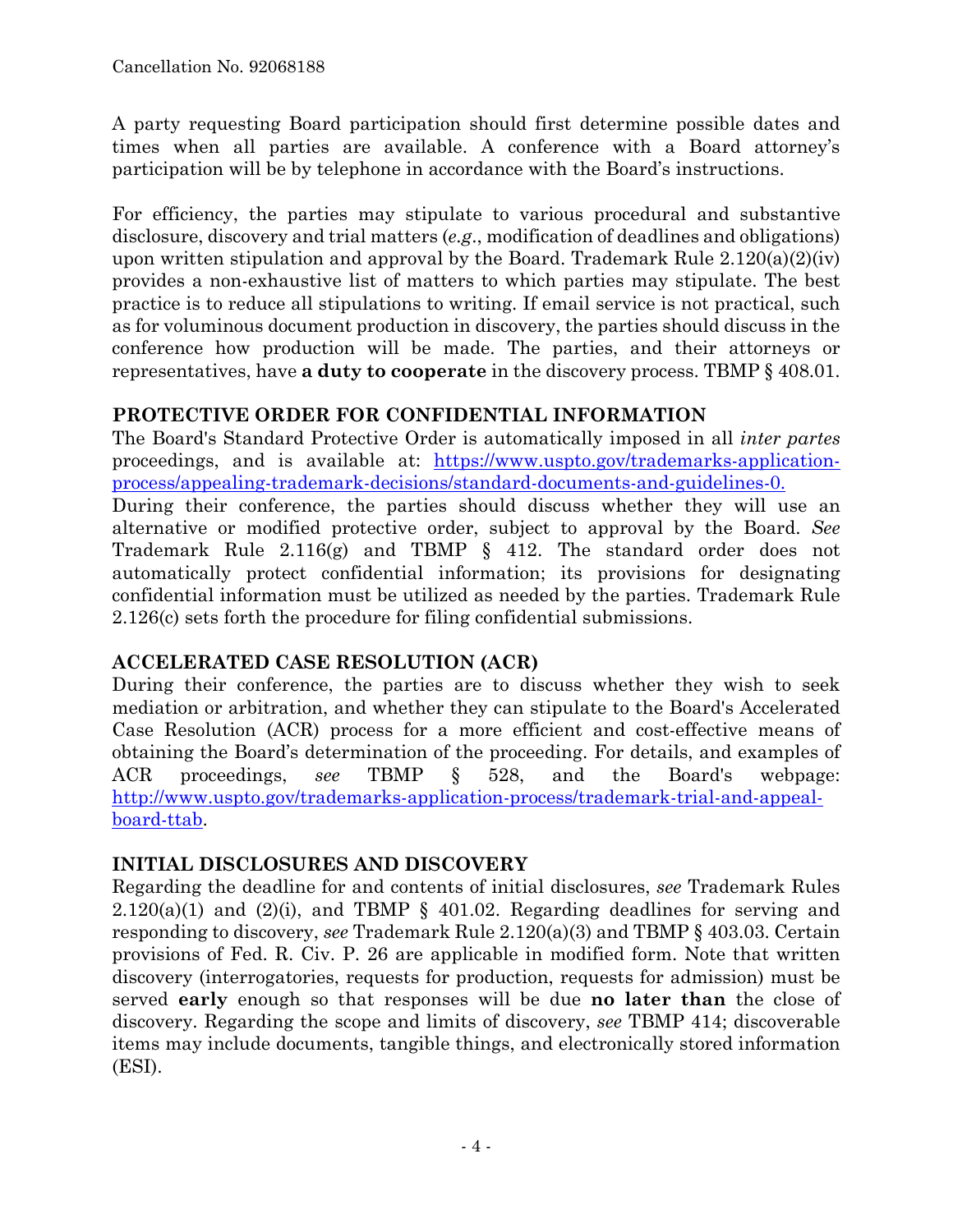## **MOTIONS**

Certain provisions of Fed. R. Civ. P. 11 apply to all submissions in Board proceedings. *See* TBMP § 527.02. Regarding available motions, *see* TBMP Chapter 500. Regarding applicable deadlines to respond to motions, depending on the motion filed, *see* Trademark Rules 2.127(a) and (e)(1). When a party timely files a potentially dispositive motion the proceeding is suspended with respect to all matters not germane to the motion. *See* Trademark Rule 2.127(d). In addressing motions or other filings, if it appears to the Board that a telephone conference would be beneficial, or upon request of one or both parties, the Board may schedule a conference. *See* Trademark Rule  $2.120(j)(1)$  and TBMP §  $502.06(a)$ .

## **PRETRIAL DISCLOSURES, TRIAL AND BRIEFING**

Regarding the procedures and deadlines for pretrial disclosures and trial, and specifically the noticing, taking, serving and submitting of evidence and testimony, *see* Trademark Rules 2.120(k), 2.121, 2.122, 2.123 and 2.125, as well as TBMP Chapter 700. The parties should review these authorities. For example: witness testimony may be submitted in the form of affidavit or declaration subject to the right to oral cross examination; transcripts of testimony depositions, with exhibits, must be served on each adverse party within thirty (30) days after completion of taking the testimony; certified transcripts and exhibits must be filed, with notice of such filing served on each adverse party; and all notices of reliance must be submitted during the submitting party's assigned testimony period and must indicate generally the relevance the evidence and associate it with one or more issues.

Main briefs shall be filed in accordance with Trademark Rules 2.128(a) and (b). An oral hearing is not required, but will be scheduled upon separate notice timely filed pursuant to Trademark Rule 2.129(a). Regarding briefs and oral hearings, *see* TBMP §§ 801-802.

# **LEGAL RESOURCES AVAILABLE AT WEB PAGE**

For a general description of Board proceedings, *see* TBMP §102.03. Proceedings are governed by the Trademark Rules of Practice in Parts 2 and 7 of Title 37 of the Code of Federal Regulations. These rules, the Manual of Procedure (TBMP), information on Accelerated Case Resolution (ACR) and Alternative Dispute Resolution (ADR), and many Frequently Asked Questions, are available on the Board's web page, at: http://www.uspto.gov/trademarks-application-process/trademark-trial-and-appealboard-ttab. The parties should check the web page for important changes, announcements, etc., many of which apply to proceedings already in progress.

# **PARTIES NOT REPRESENTED BY COUNSEL**

This proceeding is similar to a civil action in a federal district court and can be complex. The Board **strongly** advises all parties to secure the services of an attorney who is familiar with trademark law and Board procedure. The Board cannot aid in